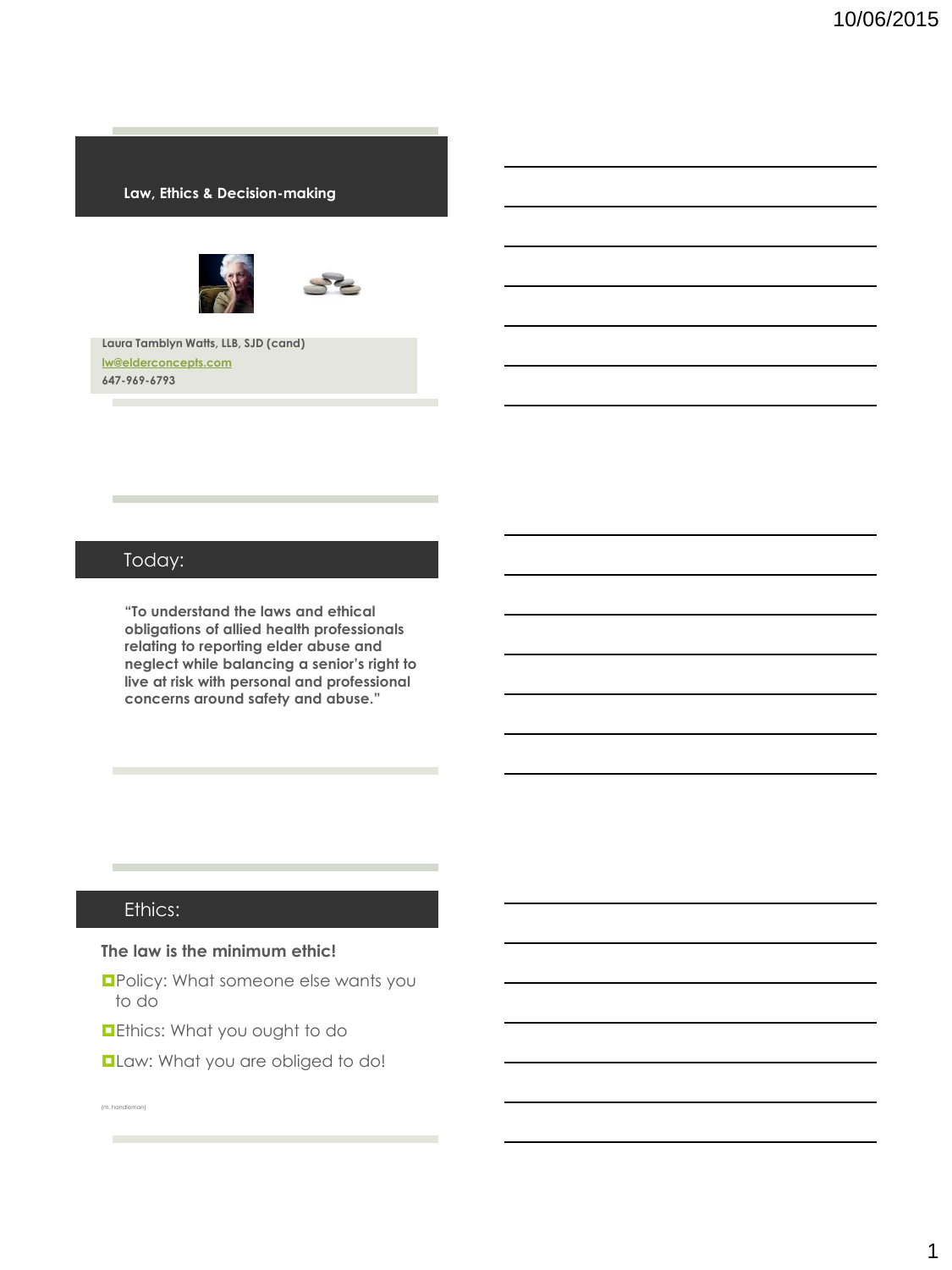## Working in the "Grey Zone" Art or Science? Ethics or Law?

#### **D**Is hard

- **D**Frameworks help
- **Laws are not necessarily the answer** – teams

## In BC…



#### **The Problem**



- **D** Many actors involved
- **D** Different responses
- **D** Mental Health
- **D** Criminal Justice
- **D** Acute Care
- **D** "Nothing we can do"
- **D** "You have to sue"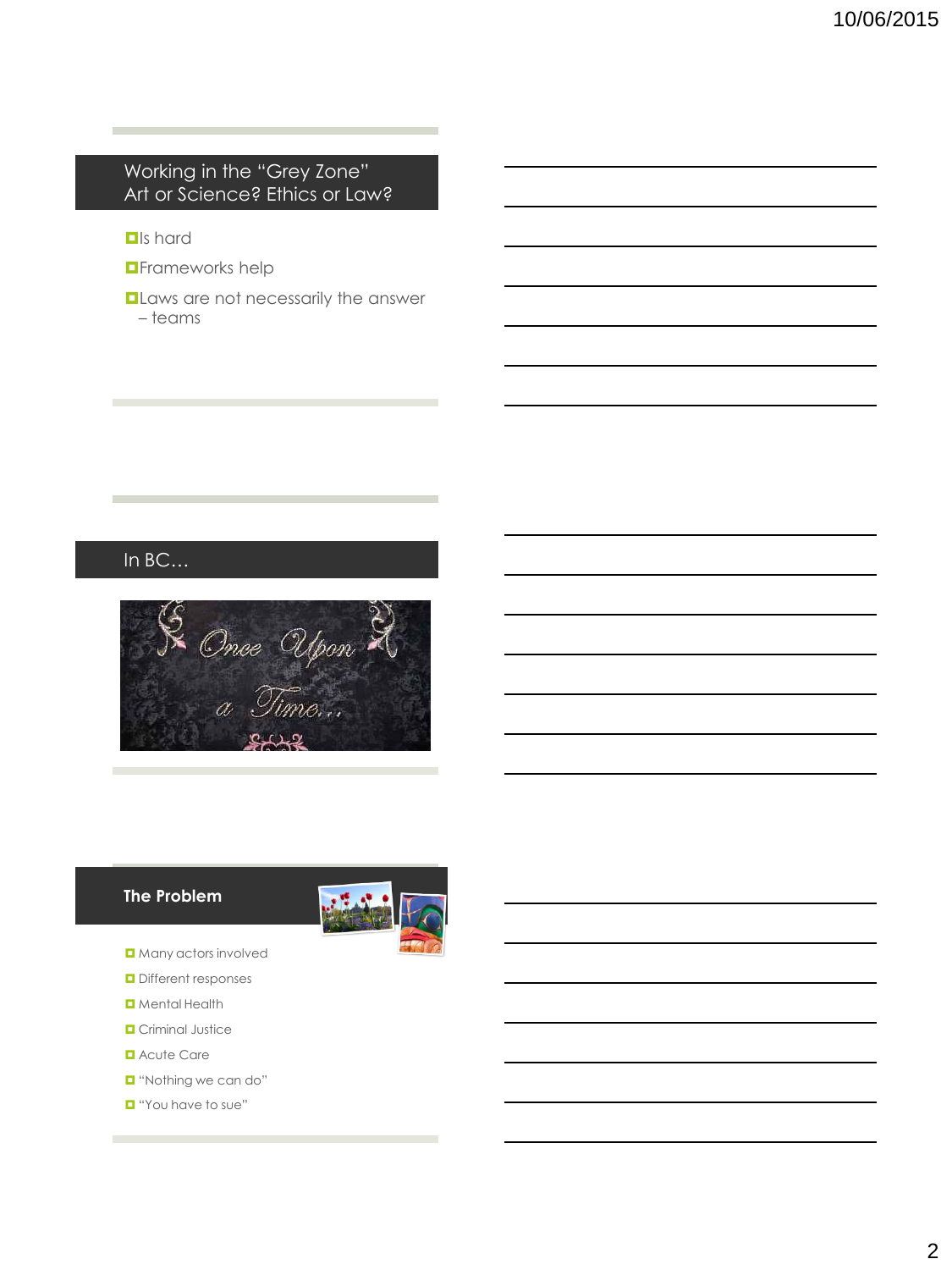**The Vision**



**D**Bring a coordinated approach

**D**Multi-actor

**<u>DFirst stage – common understanding</u>** 

#### **The Agenda**



**1. What ? Confronting the new normal**

- **2. So What? Understanding capacity and vulnerability**
- **3. Now What? Integration into Practice**



**The new normal**

**1. The** "**WHAT**"

- **Aging (1:8)**
- **Mental Health and addictions (1:5)**
- **Dementia (1:5 over 65 and 1:2 over 85) and other capacity issues**

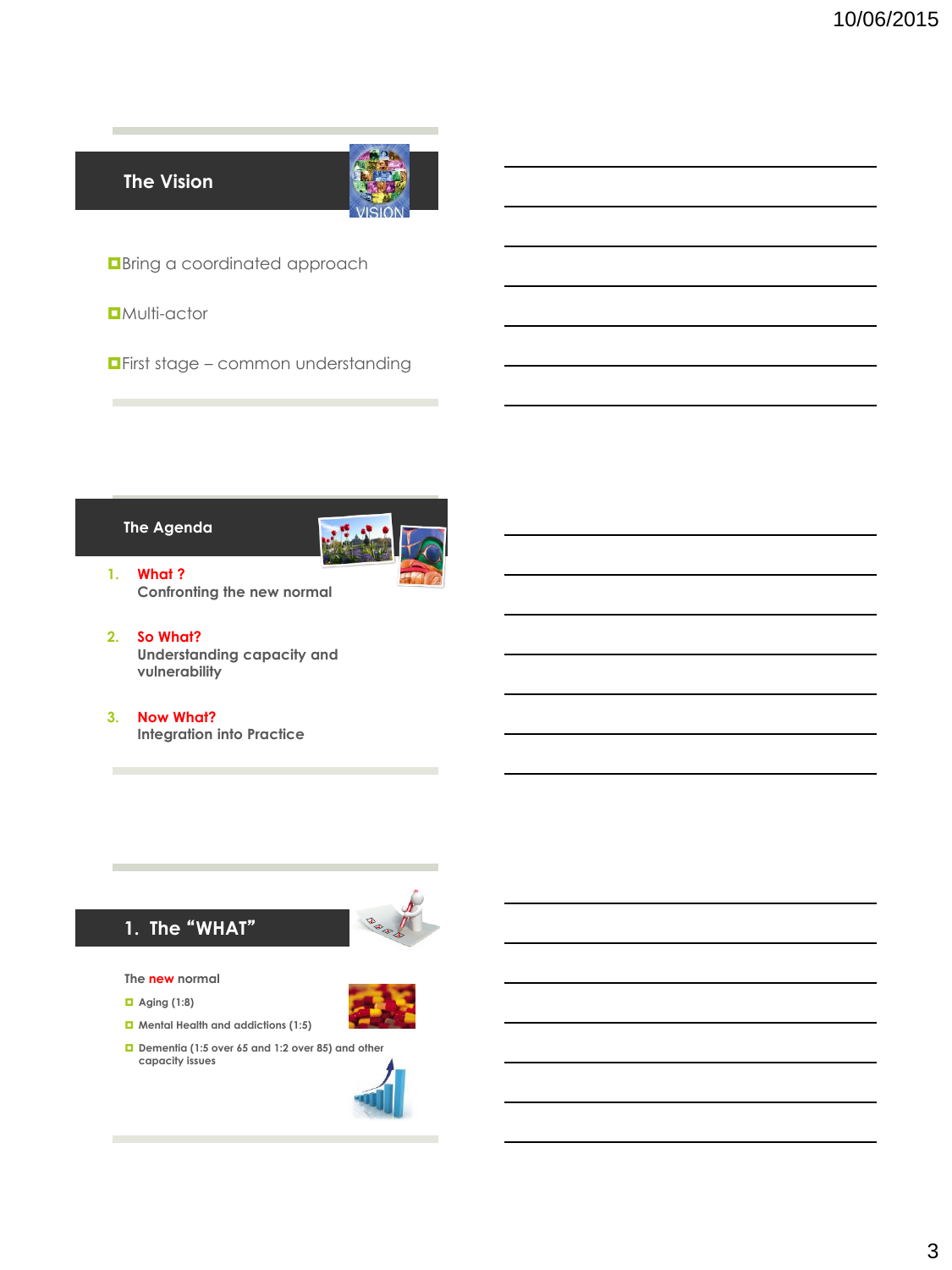

## Dementia Impacts:

 **Now – 500,000 Canadians Within a Generation – 1,100,000**



 **Now - \$15 billion Within a Generation - \$153 billion**

**College** 

 **Now – 231 million caregiving hours Within a Generation – 756 million caregiving hours**



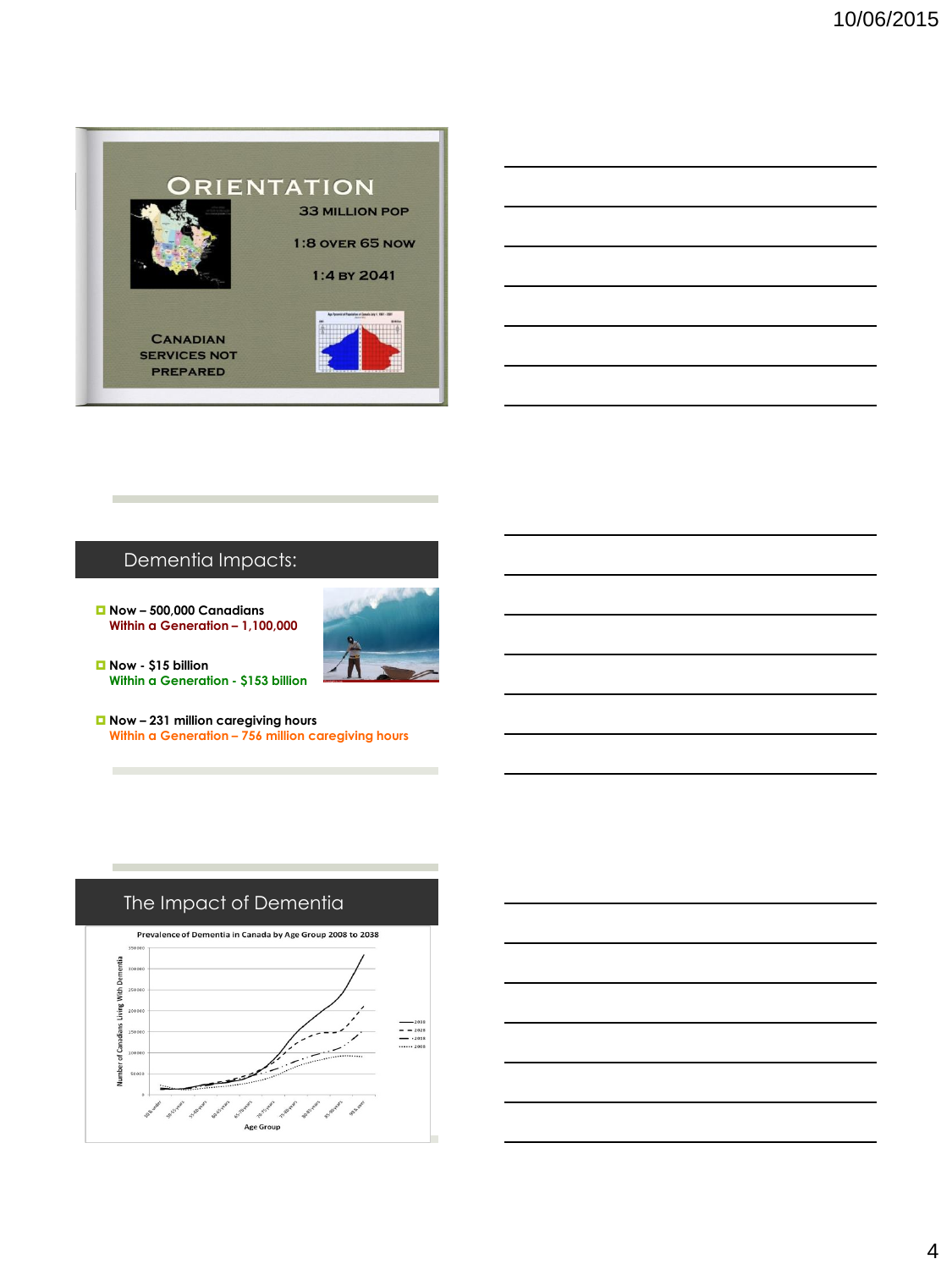#### Awareness of Elder Abuse and **Neglect**

**2009 - 71% awareness**

**2001 – 91% awareness**

**Have \*services\* matched demand and awareness?**





## The Bottom Line?

- **D**Capacity Issues aren't going away
- **O**There will be more in real numbers
- **OThere will be more complicated** cases
- **D** Everyone will have to deal with these cases

**2. So What?**



**Bring a coordinated approach**

**Multi-actor**

**First stage – common understanding**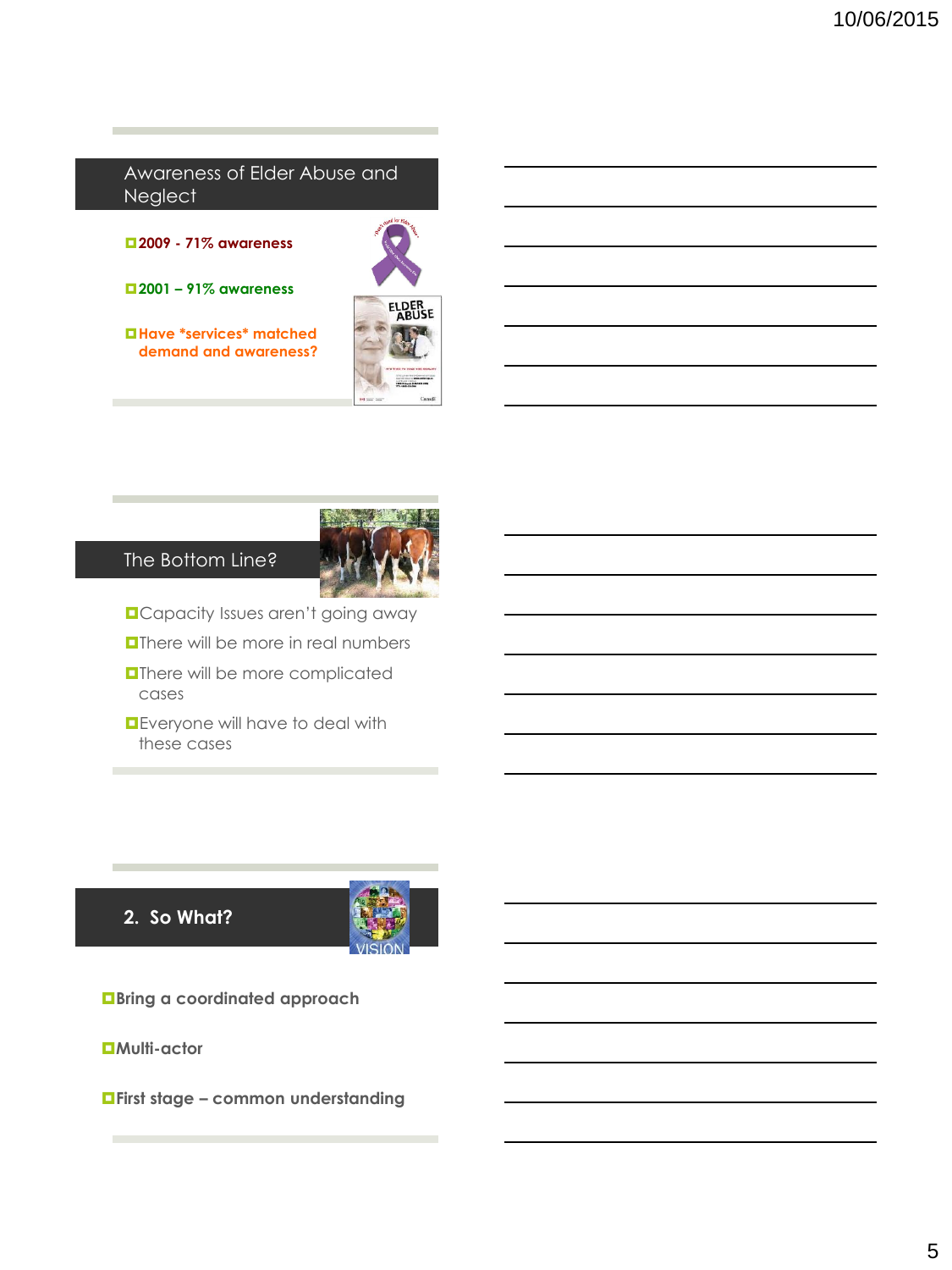| Capacity - Vulnerability Matrix                                                    |  |
|------------------------------------------------------------------------------------|--|
| <b>OHelps</b> "plot"<br><b>DA</b> "snapshot                                        |  |
| $\blacksquare$ Key questions – along the<br>capacity and vulnerability<br>matrices |  |
| $\Box$ Has *limits – not determinative                                             |  |
|                                                                                    |  |



## **CAPACITY & CONSENT :** Legal Basics 101

**What does it mean in law anyway?**

**College** 

**COL** 

**College** 

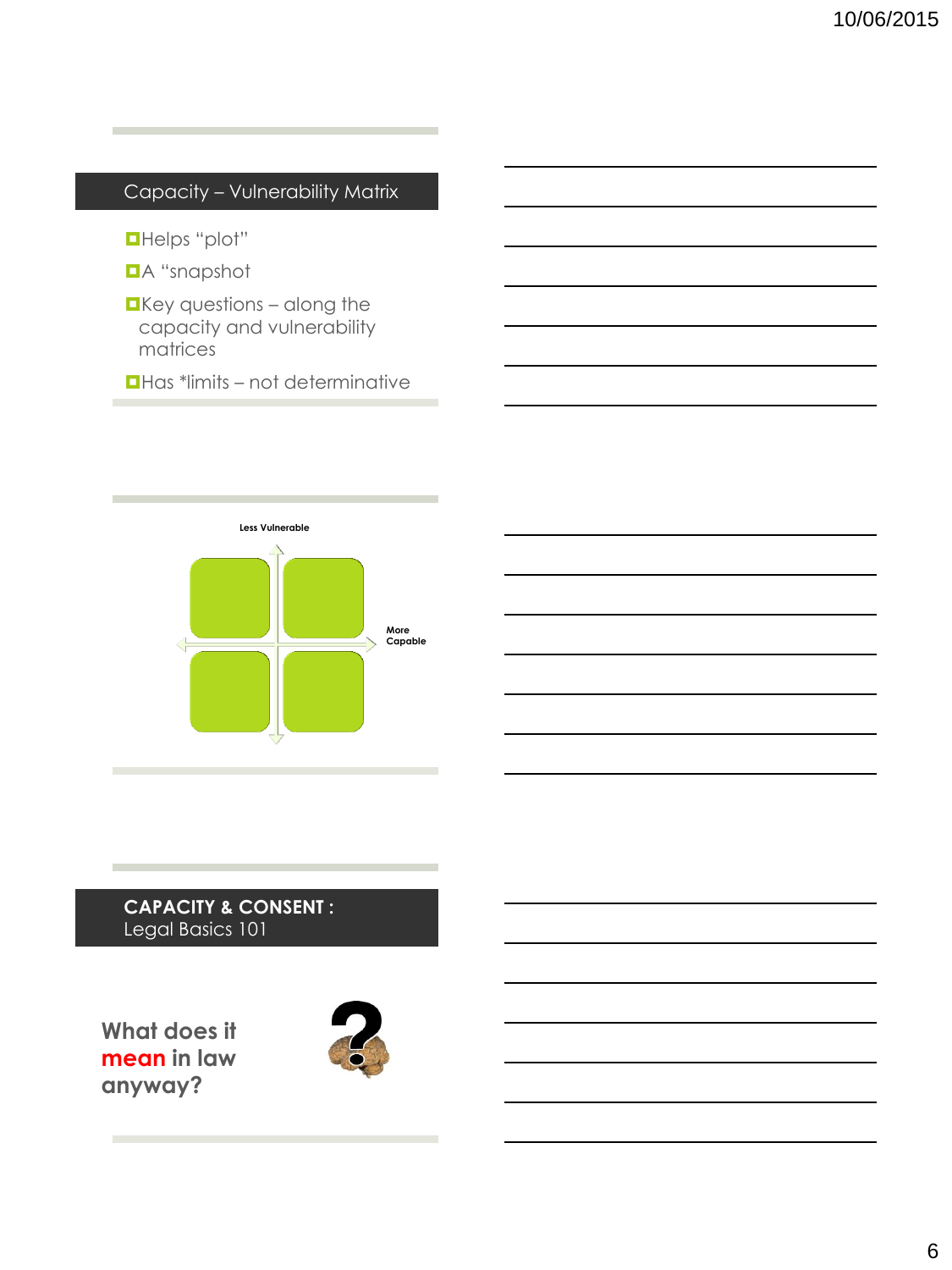## **What is "Legal Capacity" to decide?:**

**A capable person is able to:**

**Understand information**

**Evaluate data**



**Appreciate consequences**

### **Capability Continuum**

**Capable to do what?**



- **Degrees of capability**
- **Fluctuate, increase, decrease**
- **Focussed on specific decisions or kinds of decisions**

# "Informed" Consent

- "As a result of a CVA, your dad suffered anoxic brain injury leaving him PVS. We're going to palliate him, ok?"
- $\Box$  "If your dad's heart stops, do you want us to perform CPR?"
- $\Box$  "If your dad's heart stops do you want us to pound on his chest, probably breaking his ribs and sternum, against the 2% chance we can restart his heart so that we'll be able to break more of his ribs again tomorrow—because his heart will stop again and we can't cure him anyway…?"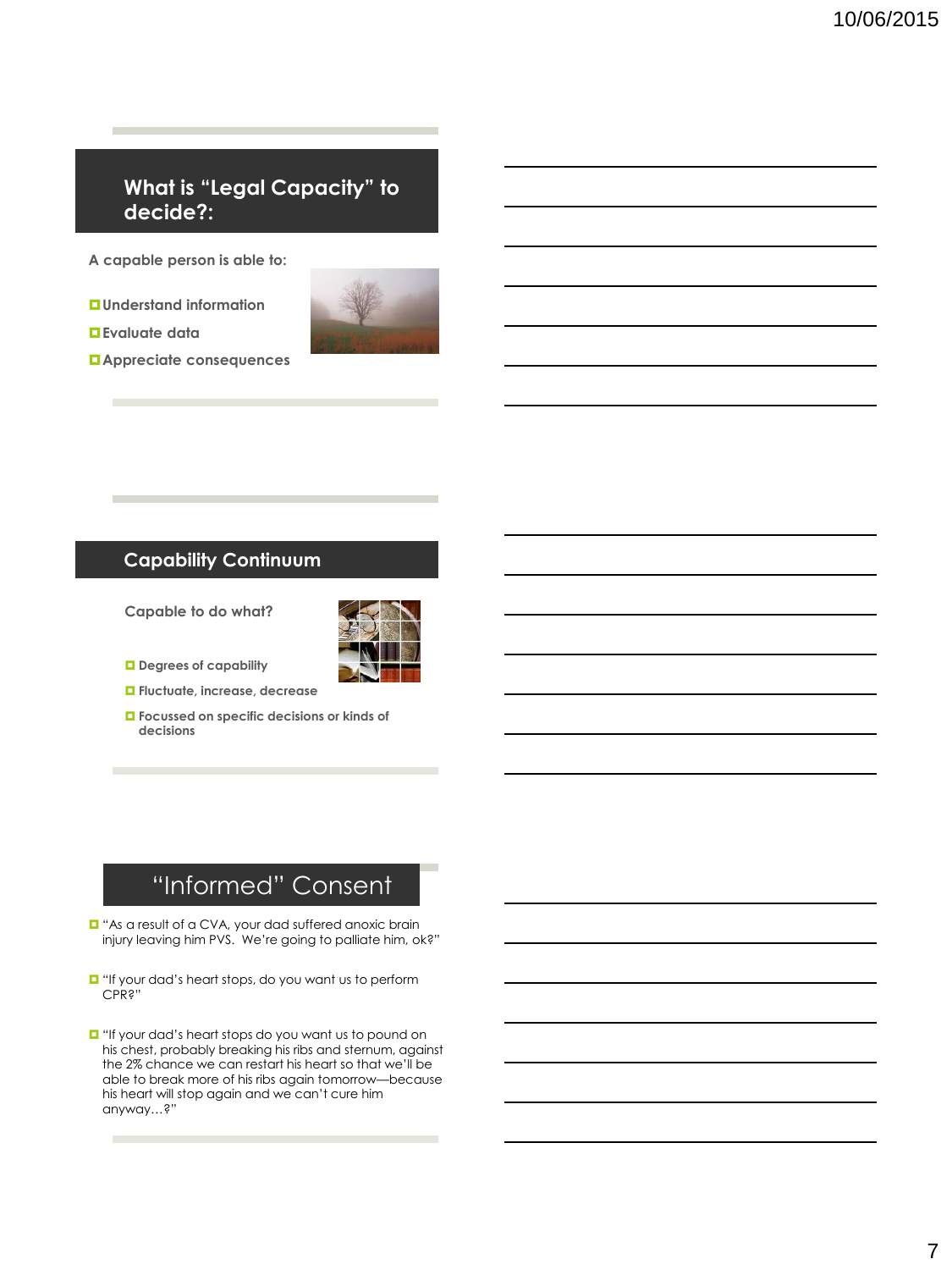#### Health Care Consent Act s4.(1)

"A person is capable with respect to a treatment, admission to a care facility or a personal assistance service if the person is **able to understand** the information that is relevant to making a decision about the treatment, admission or personal assistance service, as the case may be, and **able to appreciate** the reasonably foreseeable consequences of a decision or lack of decision.

#### Admissions (and other things…)

- **D**"Decisional" Capacity, not
- $\Box$  "Functional" Capacity more likely determined by an OT.
- **A** person aware of his/her functional limitations may be capable of assuming those risks.
- **Testing awareness of limitations is part of** assessing capacity.

### Capacity is Always Presumed

*Health Care Consent Act* **(HCCA), s.4(2):**

■ A person is presumed to be capable with respect to treatment, admission to a care facility and personal assistance services.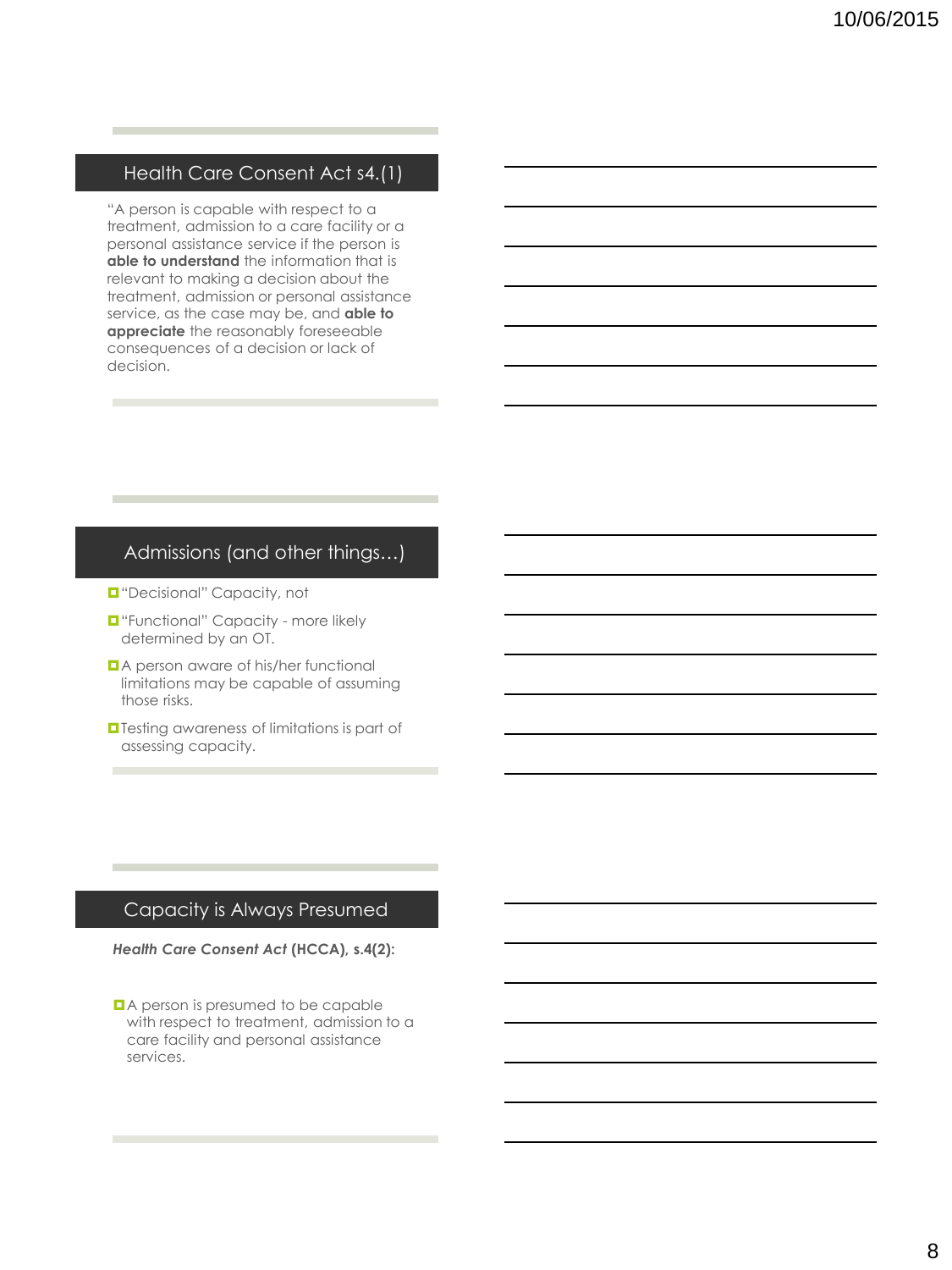

#### **Capacity is \*not…**

- *Will* in fact *consent* to a treatment
- *<u></u>*Acquiescence
- *<u><b>WRefusal</u>*
- **Assent**

### Section 15(1) of the HCCA:

- **A person may be incapable with respect to some treatments and capable with respect to others.**
- **E**very capacity assessment must concern a specific treatment decision
- **T** "Treatment" may include a plan of treatment (HCCA, s.2).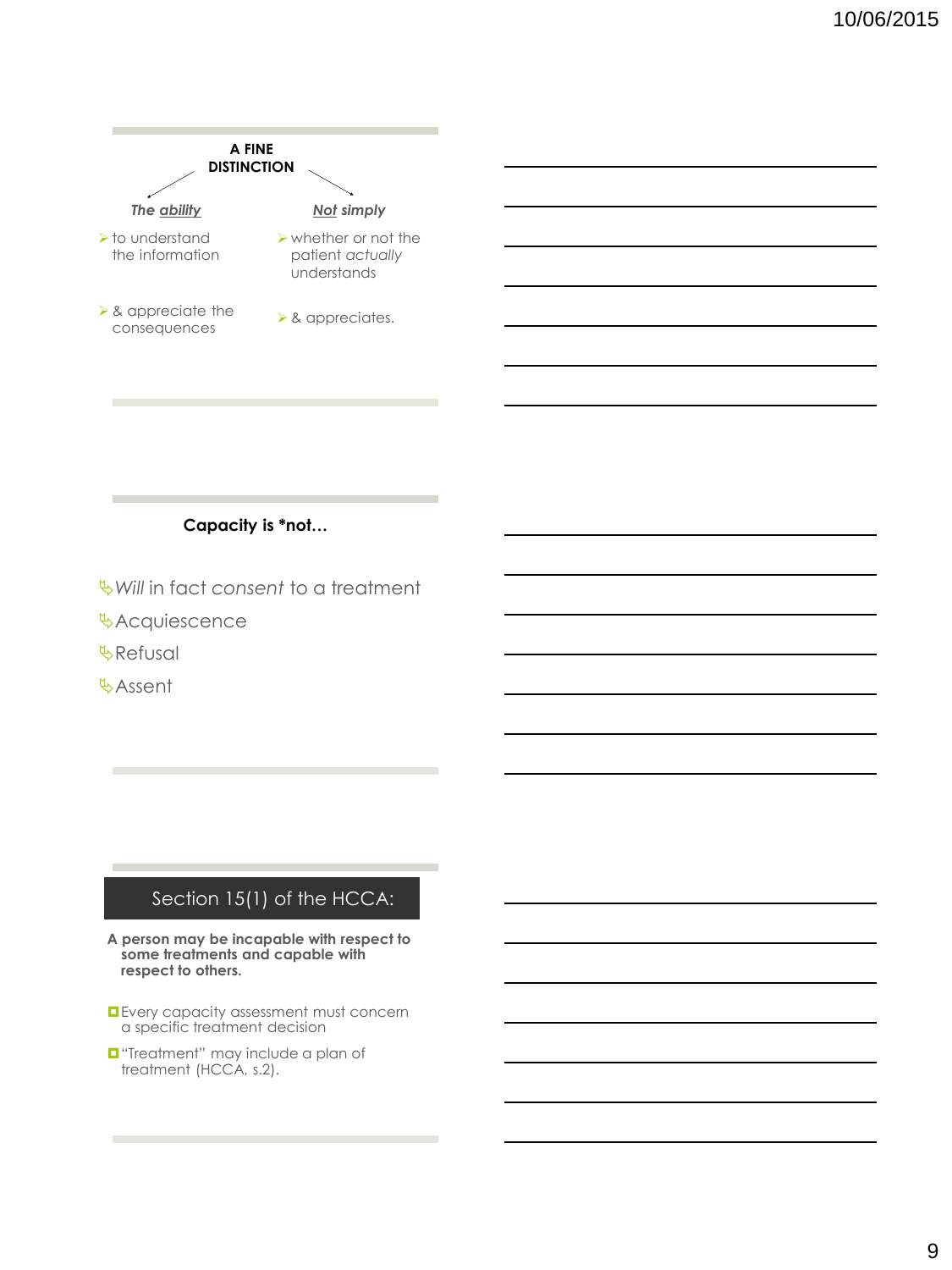## Time Specific

#### **Capacity can change over time.**

#### HCCA, s. 15(2):

- *A person may be incapable with respect to a treatment at one time and capable at another.*
- **D** Every capacity assessment must assess a person's capacity to make a specified decision at that time.



## PLANNING FOR FUTURE DECISIONS

**NEXUS OF CAPABILITY**

 **OFTEN A** "**GREY**" **ZONE - CHANGING CAPABILITY**

| CAPABLE    | <b>INCAPABLE</b>                                   |
|------------|----------------------------------------------------|
| YOU DECIDE | <b>SOME ONE</b><br>ELSE<br><b>DECIDES</b><br>(SDM) |

٦



29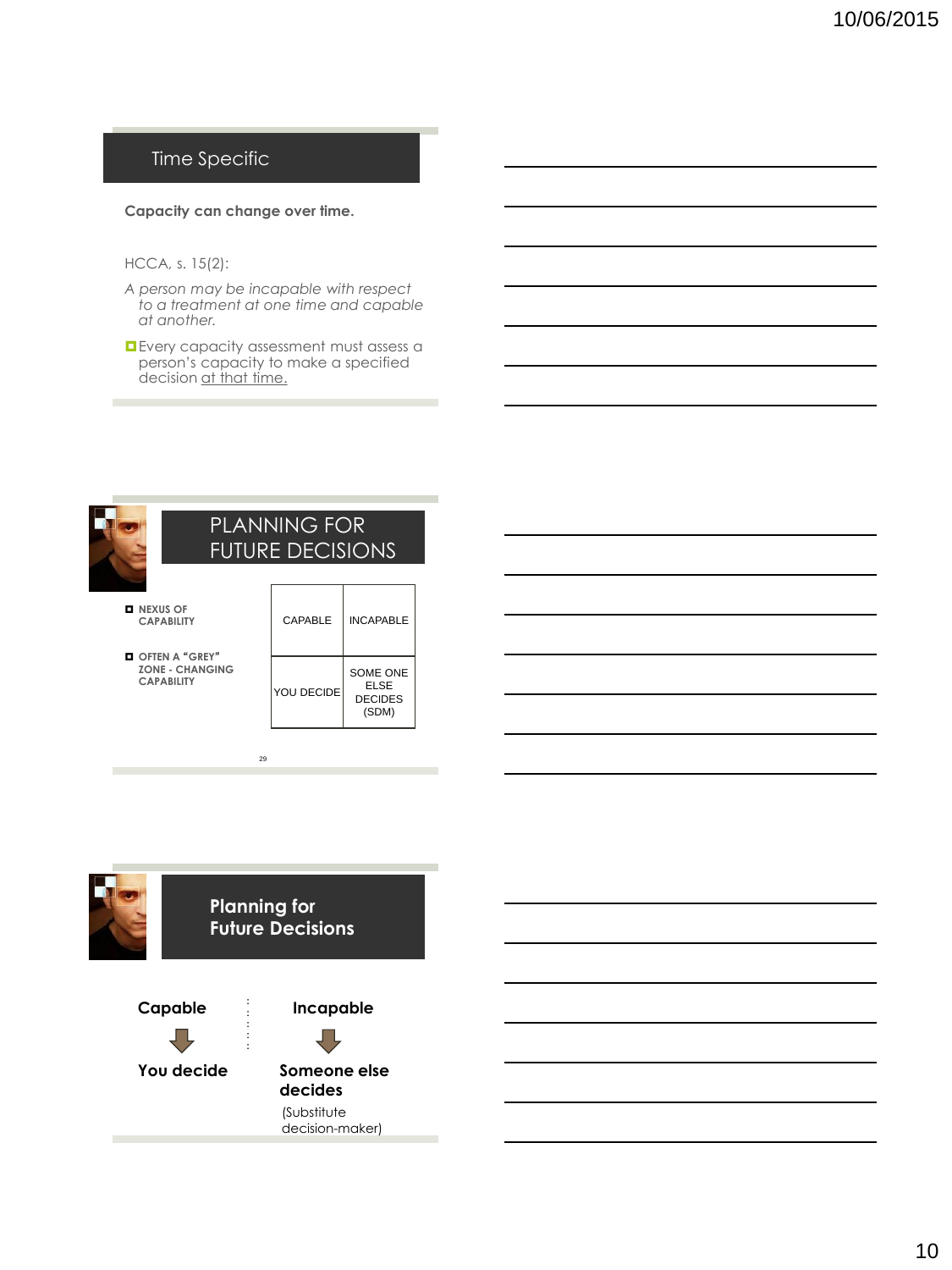

### "Vulnerability"



There are four main arguments **against** the term "vulnerable"\*:

- 1. It **is vague, imprecise, and overbroad**: under the right conditions, any person may be vulnerable.
- 2. It **masks paternalism**, and is used to justify otherwise unwarranted intervention.
- $\Box$  3. It defines a person based on assumptions associated with a **perceived disability or medical diagnosis**.
- 4. It renders factors **external** to the adult an **intrinsic** part of an **adult's individual identity**

## Vulnerability Redefined

**A social construct**

**Not an inherent quality or individual flaw –**

Vulnerable

More

**Not a static concept**

Less Vulnerable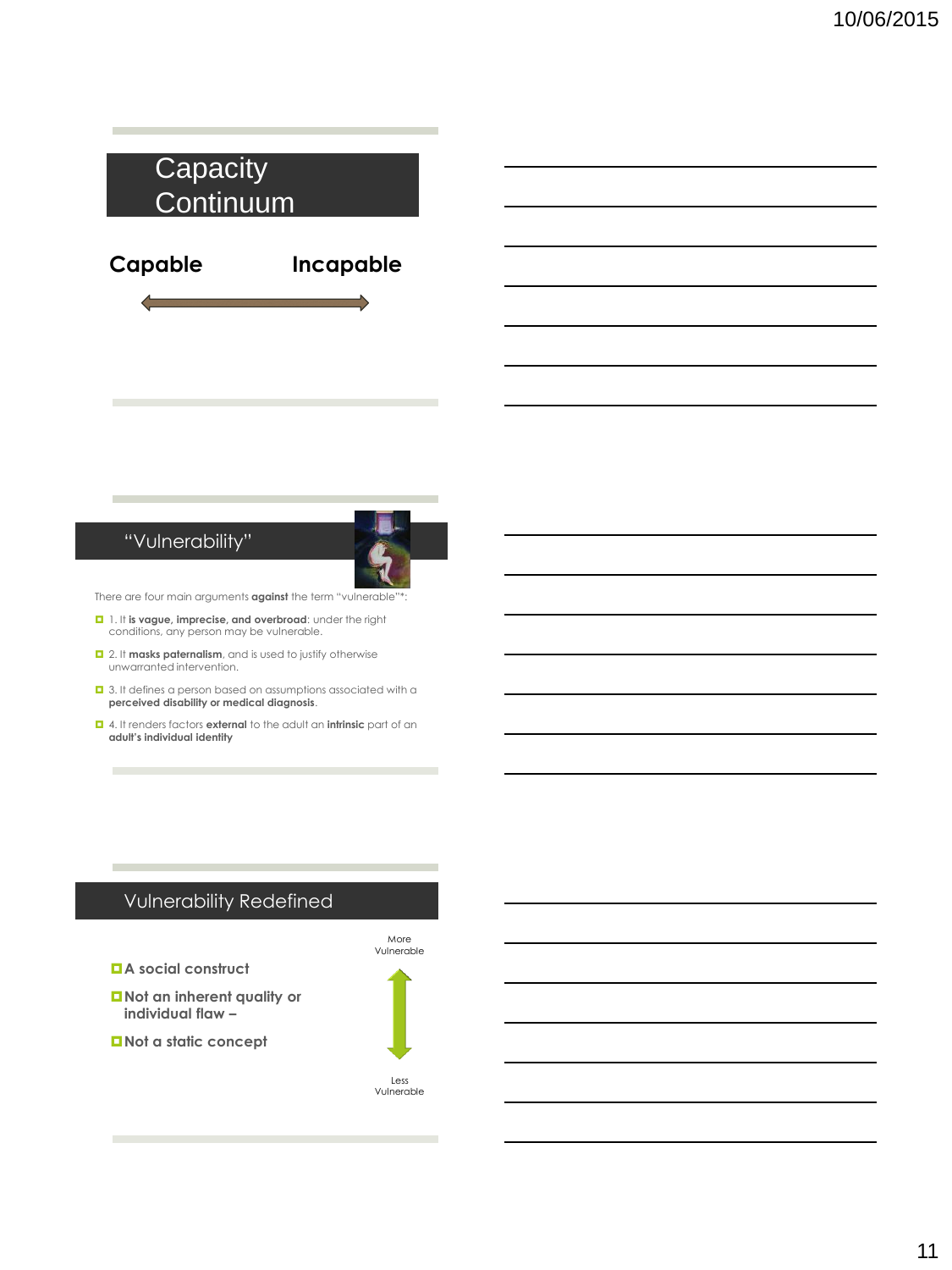## What makes people vulnerable?

- **D** Historical abuse
- $\Box$  Isolation
- **Lack of social networks**
- **I** Isolation
- **Lack of education**
- **D** Poverty
- **D** Citizenship uncertainty
- **D** Transportation barriers
- **Language barriers** Mental health / other illness

**D** Immigration status

- **D** Disability
- **Housing instability**
- Gender / race / sexual orientation
- **D** Aboriginal status **D** Institutionalization

## Vulnerability / Capability – not correlative

#### ■ Not static

**Not determinative of each other** 

**A person may be quite incapable without being particularly vulnerable, or very capable but highly vulnerable.**



### 3. Now What?



**Case studies**

- **Vanguard matrix**
- **Implementation "Monday Morning"**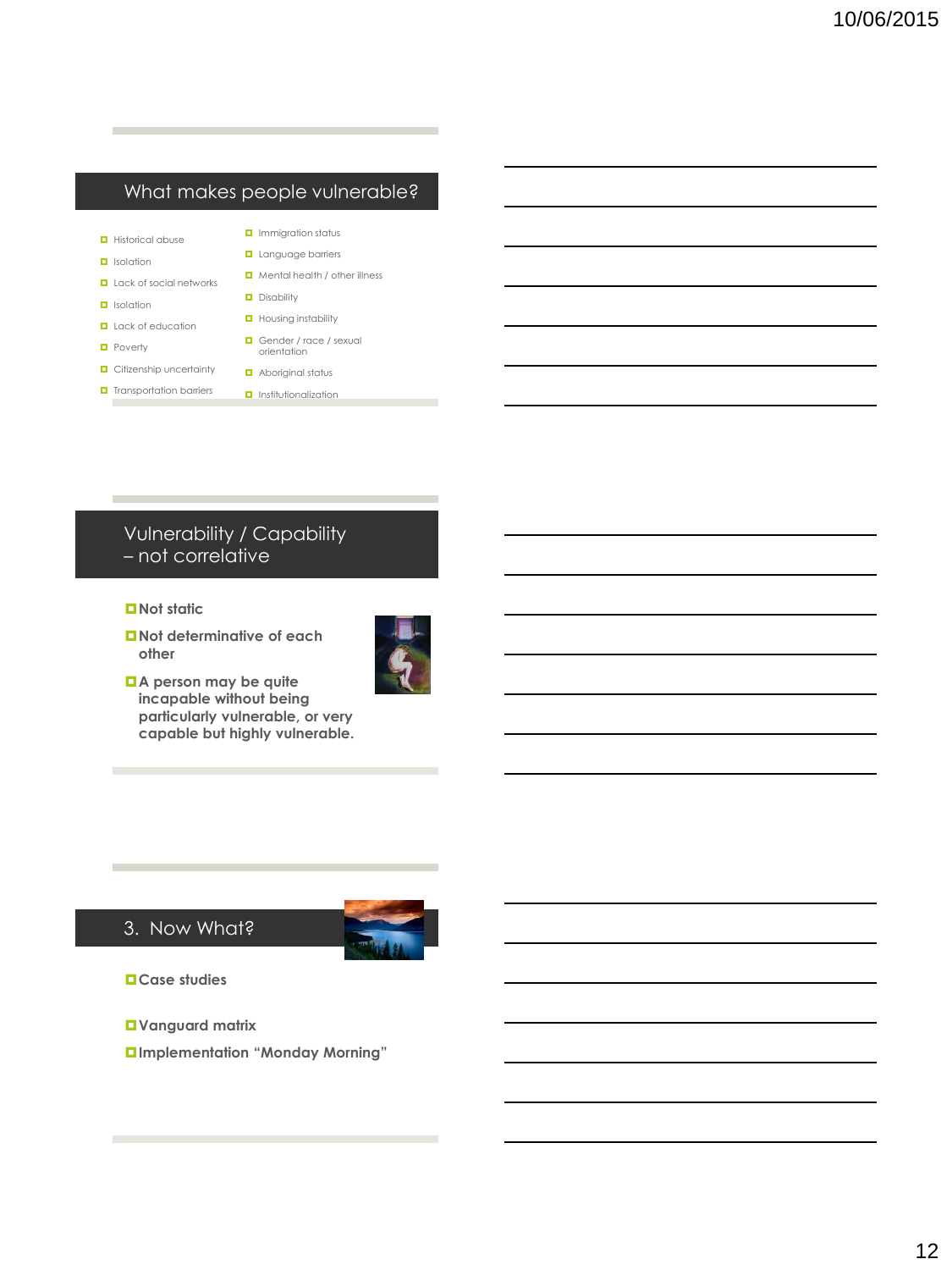## Mary's Story



- **75 years old, rural community**
- **MS, but no cognitive impairments**
- **Long-time domestic abuse and violence – physical, sexual, gas-lighting**
- **Son takes advantage – POA – abuse**
- **Little control, little safety**
- **Highly vulnerable, but capable**



# Indira's Story

- **80 years old, urban setting, excellent residential care home**
- **Friends and family – listen to her values, wishes, lifestyle**
- **Comfortable assets, held safely**
- **L** Low capability, low vulnerability



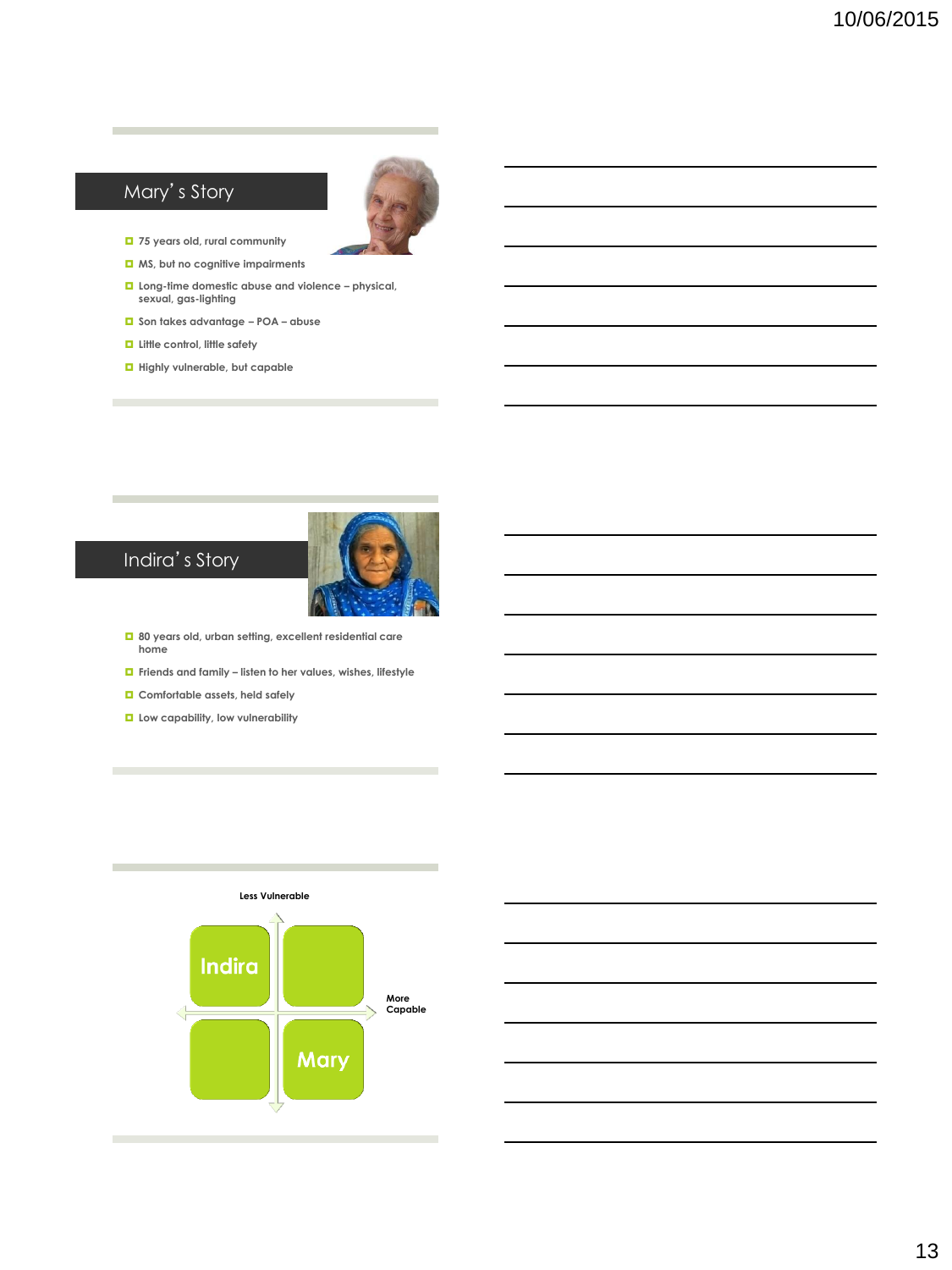

## Vanguard Resources and Materials

- 1. Law Reform Report on Abuse and Neglect and Capacity Issues in Canada
- 2. Legal Matrix of Capacity Assessment Tools
- 3. Summaries of Assessment Tools Used in Other Jurisdictions
- 4. Vanguard Presentation Slides Current and Future Laws Update
- 5. Tips for Good Practice for Lawyers: Capability and Vulnerability Issues
- 6. Housing and Capability Issues Background Paper
- 7. Immigration and Capability Issues Background Paper
- **This group of materials has been designed so that people can use as much or as little as they need**

## Helpful Resources

**College** 

- **D** National Initiative for Care of the Elderly [www.nicenet.ca](http://www.nicenet.ca)
- **D** Canadian Centre for Elder Law [www.bcli.org/ccel](http://www.bcli.org/ccel)
- **Q** Advocacy Centre for the Elderly [www.acelaw.ca](http://www.acelaw.ca)
- Federal Gov't Canada [www.seniors.gc.ca](http://www.seniors.gc.ca)